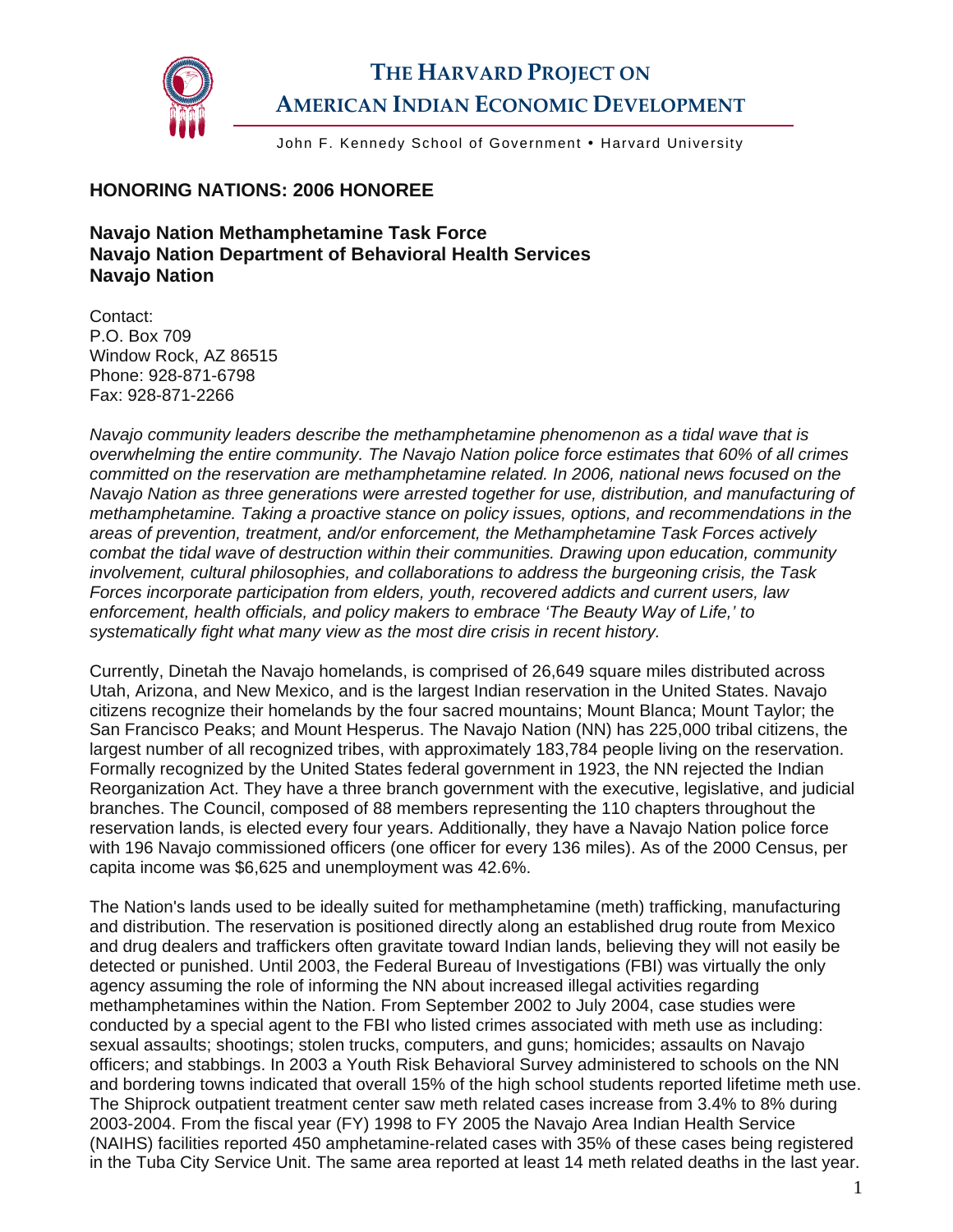On a national level, the Indian Health Service (IHS) reports meth use among Native Americans to be three times higher than that of the general population and that 30% of native youth have tried the devastating drug. Clearly, Indian Country is under siege with regard to the drug and its overwhelming effects.

In 2004, all offices of the Navajo Department of Behavioral Health Services (DBHS), a Section 638 program of the IHS, began Meth Task Forces, providing forums to create collaborations, awareness, and education to address the meth crisis. The Task Forces' efforts have made tremendous impact throughout the Nation including generating unprecedented citizenry participation, the effective indigenization of public policy, implementation of strict legal codes, and a model for system based problem solving, all while strengthening Navajo culture, communities, and individuals.

An immediate ground swell of participation began through initial efforts of the Task Forces, garnering participation from health care workers, law enforcement (FBI, state and county police, BIA, tribal police), tribal and state leaders, school staff, tribal housing authorities, IHS, social workers, faith based churches and programs, parents, and youth. Each Task Force is chartered to serve the needs of their individual communities, and coordinate with multiple local agencies, while collaborating with the other Task Forces. Recognizing the importance of putting meth use in a cultural context, the Task Forces drew stark contrasts between a life with meth present and the traditional Beauty Way, that emphasizes healing and health.

Through multiple consultations with Navajo youth nationwide, Navajo words describing meth were identified. Forums were also held to enlist the assistance of the Traditional Practioner's sanctioned by the DBHS and the official Navajo Medicine Men's Association for developing and approving an official Navajo word for methamphetamine. A national concerted effort is being conducted to identify a specific word for methamphetamine in the Navajo language. The effort brings the issue to the forefront while reiterating cultural mores. For example, community discussions have focused on the impact that the spoken name for meth might have on ancient prophecies of the Navajo, placing the modern crisis in a historical, mythical, and contemporary context. By situating the crisis within the Navajo language, all elements of the crisis are accessible to most of the population. Educational efforts by the Task Forces and the partnerships forged create an environment where citizens come together to educate themselves in a culturally legitimate manner.

Measures to include all the citizens of the Nation are implemented. Radio programs, public service announcements, newspaper ads, and annual national meth summits are created. It is estimated that over 80,000 people have participated in presentations Nation wide, with one presenter reaching 19,000 citizens in a single district. The Tuba City Meth Task Force presents at least every two weeks at a local school, including headstart, primary, elementary, middle, and high school levels. Collaborations include other agencies and business, such as WIC programs, Department of Youth Services, Navajo Housing Authority, United States Attorney's Office, local grocery stores, locally operated hotels, and other businesses throughout the reservation. Locally operated hotel staff participated in a training session and the very next day reported suspicious activity because of their increased awareness, resulting in confiscation of large quantities of meth and several arrests.

Measures to include all the citizens of the Nation are implemented. Radio programs, public service announcements, newspaper ads, and annual national meth summits are created. It is estimated that over 80,000 people have participated in presentations Nation wide, with one presenter reaching 19,000 citizens in a single district. The Tuba City Meth Task Force presents at least every two weeks at a local school, including headstart, primary, elementary, middle, and high school levels. Collaborations include other agencies and business, such as WIC programs, Department of Youth Services, Navajo Housing Authority, United States Attorney's Office, local grocery stores, locally operated hotels, and other businesses throughout the reservation. Locally operated hotel staff participated in a training session and the very next day reported suspicious activity because of their increased awareness, resulting in confiscation of large quantities of meth and several arrests. grandchildren talk about 'ice' in the summer, they are probably talking about meth. Former addicts and current meth users contribute to community presentations right alongside of Navajo Nation police and